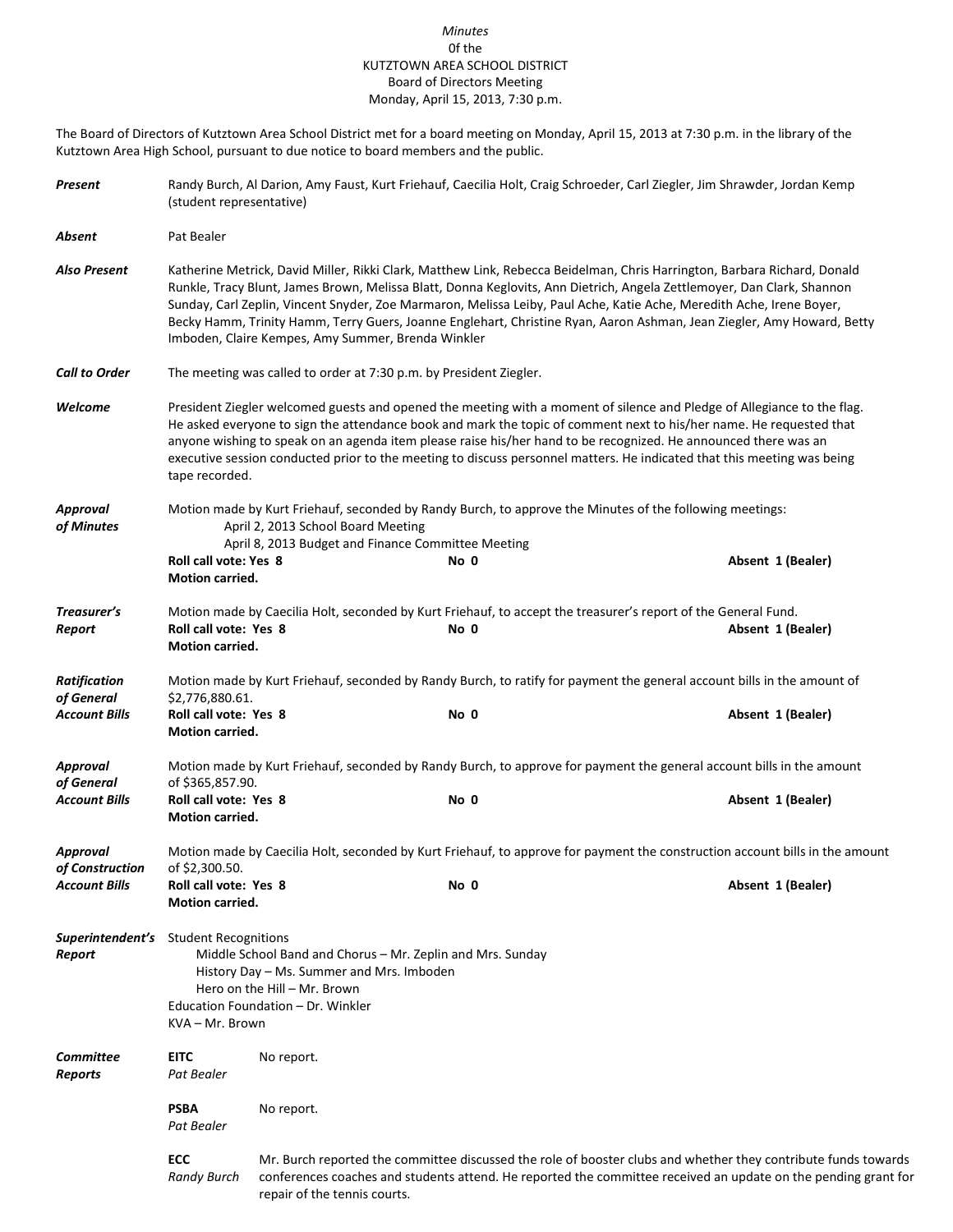|                                       | <b>BCIU</b><br>Carl Ziegler                                                                                                                                                                                                                                                                                                                                                                        | Mr. Ziegler reported the BCIU has been selected by the State to become the coordinator of the Head Start program<br>for Berks County. |                                                                                                                                                                                                                                                            |                   |                   |  |  |  |
|---------------------------------------|----------------------------------------------------------------------------------------------------------------------------------------------------------------------------------------------------------------------------------------------------------------------------------------------------------------------------------------------------------------------------------------------------|---------------------------------------------------------------------------------------------------------------------------------------|------------------------------------------------------------------------------------------------------------------------------------------------------------------------------------------------------------------------------------------------------------|-------------------|-------------------|--|--|--|
|                                       | <b>BCTC</b><br>No report.<br>Craig Schroeder                                                                                                                                                                                                                                                                                                                                                       |                                                                                                                                       |                                                                                                                                                                                                                                                            |                   |                   |  |  |  |
|                                       | Policy and<br>Curriculum<br>Caecilia Holt                                                                                                                                                                                                                                                                                                                                                          | second reading and approval.                                                                                                          | Mrs. Holt reported the committee reviewed and discussed the policies that are on this meeting's agenda for                                                                                                                                                 |                   |                   |  |  |  |
|                                       | <b>Student</b><br><b>Achievement</b><br>Al Darion                                                                                                                                                                                                                                                                                                                                                  | No report.                                                                                                                            |                                                                                                                                                                                                                                                            |                   |                   |  |  |  |
|                                       | <b>Facilities</b><br>Amy Faust                                                                                                                                                                                                                                                                                                                                                                     |                                                                                                                                       | Mrs. Faust reported the committee reviewed and discussed the high school project prioritization lists.                                                                                                                                                     |                   |                   |  |  |  |
| Personnel                             | Roll call vote: Yes 8<br>Motion carried.                                                                                                                                                                                                                                                                                                                                                           |                                                                                                                                       | Motion made by Caecilia Holt, seconded by Kurt Friehauf, to accept, with regret, the resignation due to retirement of Joyce G.<br>Sturtevant as a kindergarten teacher at Albany Elementary school effective the end of the 2012-2013 school year.<br>No 0 |                   | Absent 1 (Bealer) |  |  |  |
|                                       | Motion made by Kurt Friehauf, seconded by Randy Burch, to approve the following personnel items:<br>The approval of a PLACEHOLDER as an office aide at the middle school.<br>1.<br>The approval of a PLACEHOLDER as a life skills support teacher at the middle school effective the 2013-2014 school year.<br>2.<br>Roll call vote: Yes 7<br>No 1 (Faust)<br>Absent 1 (Bealer)<br>Motion carried. |                                                                                                                                       |                                                                                                                                                                                                                                                            |                   |                   |  |  |  |
|                                       |                                                                                                                                                                                                                                                                                                                                                                                                    |                                                                                                                                       | All Personnel are Approved Pending the District's Receipt of All Mandated Credentials                                                                                                                                                                      |                   |                   |  |  |  |
| Conference<br><b>Requests</b>         | Roll call vote: Yes 8<br>Motion carried.                                                                                                                                                                                                                                                                                                                                                           |                                                                                                                                       | Motion made by Randy Burch, seconded by Kurt Friehauf, to approve Elizabeth I. Hartz to attend the Handwriting without Tears<br>Workshop in King of Prussia, PA, on May 3, 2013, at a cost of \$379.46 paid through ACCESS funds.<br>No 0                  |                   | Absent 1 (Bealer) |  |  |  |
|                                       | Roll call vote: Yes 8<br>Motion carried.                                                                                                                                                                                                                                                                                                                                                           |                                                                                                                                       | Motion made by Kurt Friehauf, seconded by Caecilia Holt, to approve Heather A. Oppmann to attend the Handwriting without<br>Tears Workshop in King of Prussia, PA, on May 3, 2013, at a cost of \$405.03 paid through ACCESS funds.<br>No 0                |                   | Absent 1 (Bealer) |  |  |  |
|                                       | Policy 123.1<br>Policy 707.2<br>Policy 822                                                                                                                                                                                                                                                                                                                                                         | Reading/Approval Policy 004 Membership<br><b>Concussion Management</b><br><b>District Facilities Advertising</b><br>AED/CPR           | Policies - Second Motion made by Al Darion, seconded by Kurt Friehauf, to approve the second reading and adoption of the following policies:                                                                                                               |                   |                   |  |  |  |
|                                       | Sudden Cardiac Arrest.<br>Roll call vote: Yes 5<br><b>Motion carried.</b>                                                                                                                                                                                                                                                                                                                          |                                                                                                                                       | Motion made by Caecilia Holt, seconded by Craig Schroeder, to approve the second reading and adoption of Policy 123.2<br>No 2 (Darion, Faust)                                                                                                              | Absent 1 (Bealer) | NA 1 (Shrawder)   |  |  |  |
| <b>Sidewalk</b><br>Replacement        | Roll call vote: Yes 8<br>Motion carried.                                                                                                                                                                                                                                                                                                                                                           |                                                                                                                                       | Motion made by Randy Burch, seconded by Kurt Friehauf, to award the construction for the sidewalk replacement at the high<br>school to Balton Construction, Inc. of Ephrata, PA, for the Base Bid amount of \$86,220, per the attached Resolution.<br>No 0 |                   | Absent 1 (Bealer) |  |  |  |
| <b>Health Trust</b><br>Representative | Roll call vote: Yes 8<br>Motion carried.                                                                                                                                                                                                                                                                                                                                                           |                                                                                                                                       | Motion made by Jim Shrawder, seconded by Caecilia Holt, to approve David J. Miller to represent Kutztown Area School District<br>for the Berks County School Districts Health Trust for the period of July 1, 2013 through June 30, 2015.<br>No 0          |                   | Absent 1 (Bealer) |  |  |  |